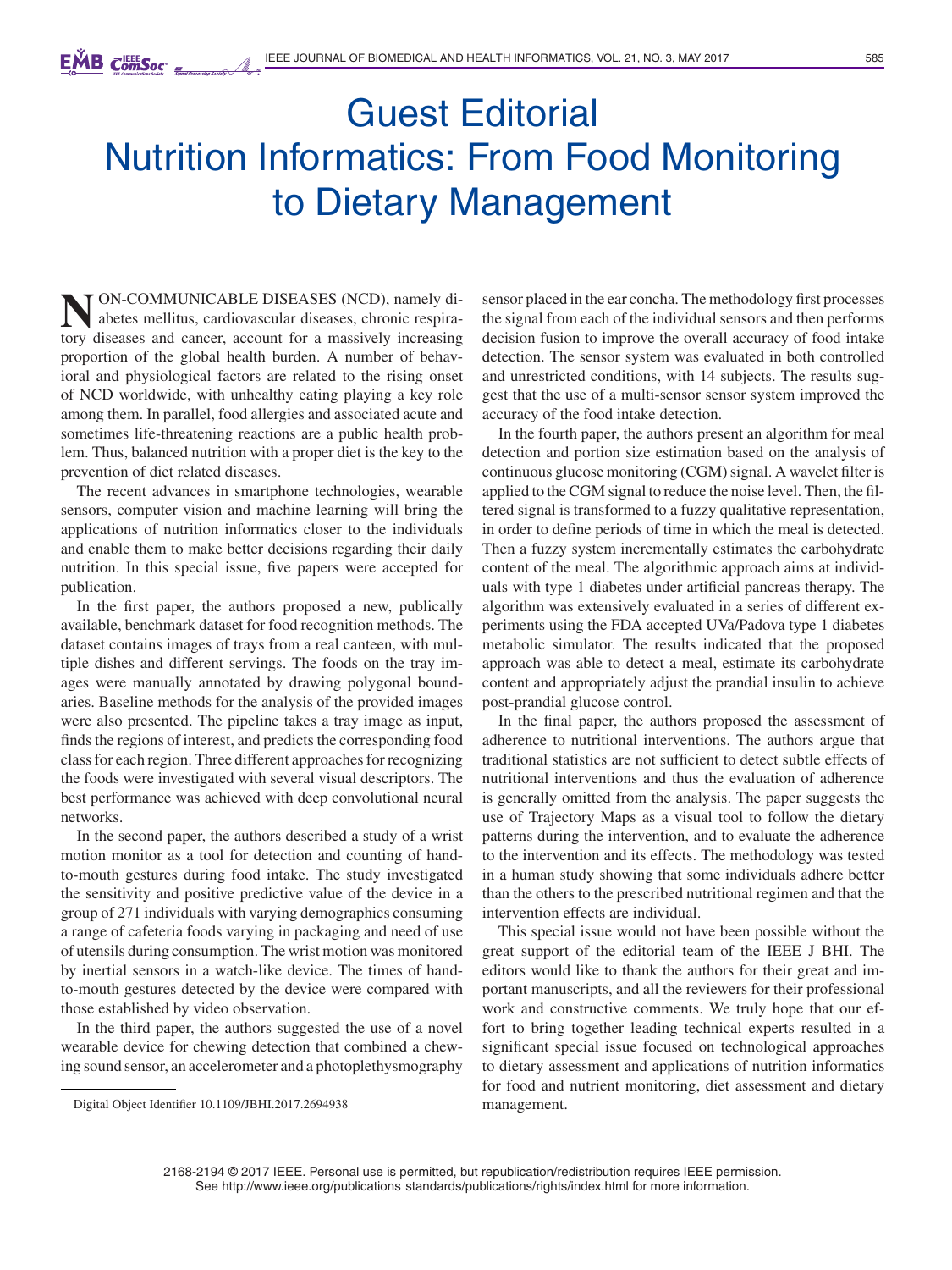S. MOUGIAKAKOU, *Guest Editor* University of Bern Bern 3008, Switzerland stavroula.mougiakakou@artorg.unibe.ch

G. M. FARINELLA, *Guest Editor* University of Catania Catania 95124, Italy gfarinella@dmi.unict.it

K. YANAI, *Guest Editor* The University of Electro-Communications Chofu, Tokyo 182-8585, Japan yanai@cs.uec.ac.jp

E. SAZONOV, *Guest Editor* University of Alabama Tuscaloosa, AL 35487 USA esazonov@eng.ua.edu



**Stavroula Mougiakakou** received the Diploma degree in electrical and computer engineering and the Ph.D. degree in computer engineering from the National Technical University of Athens, Athens, Greece, in 1997 and 2003, respectively. Since 2008, she has been an Assistant Professor in the Faculty of Medicine, University of Bern, Bern, Switzerland and the Head of the Diabetes Technology Research Group, ARTORG Center for Biomedical Engineering Research, Bern, Switzerland. Her current research interests include artificial intelligence, machine learning, computer vision, control algorithms, and advanced data analysis for the prevention and treatment optimization of diabetes and related chronic diseases. She has published more than 70 papers in international peer-reviewed scientific journals, book chapters, and conferences proceedings. Furthermore, she served as an Associate Editor of the IEEE TRANSACTIONS ON INFORMATION TECHNOLOGY IN BIOMEDICINE from 2011 to 2012, and as a Guest Editor in several international journals. She was, and is currently as a Session Chair, and Technical or Scientific Committee Member for international scientific conferences. She is also organizing the International Work-

shop on Multimedia Assisted Dietary Management. She has also been involved as a Coordinator or Scientific Leader in several national and international projects.



**Giovanni Maria Farinella** (M'11–SM'16) received the Master of Science degree (*egregia cum laude*) in computer science from the University of Catania, Catania, Italy, in 2004, and the Ph.D. degree in computer science from the University of Catania, in 2008. He is a Tenure Track Associate Professor in the Department of Mathematics and Computer Science, University of Catania. From 2008, he is a Professor of computer science for undergraduate courses at the University of Catania. From 2007, he is a Research Member of the Joint Laboratory STMicroelectronics, University of Catania. His research interests include the field of computer vision, pattern recognition, and machine learning. Since 2005, he has been scientifically involved in different public and private research projects. He is author of one book (monograph), editor of five international volumes, editor of five international journals, author or coauthor of more than 100 papers in international book chapters, international journals and international conference proceedings, and of 18 papers in national book chapters, national journals, and national conference proceedings. He is coinventor of four patents involving industrial partners. In 2006, he founded and currently

directs the International Computer Vision Summer School. In 2014, he also founded and currently directs the Medical Imaging Summer School. He serves as a Reviewer on the board programme committee for major international journals (CVIU, TIP, TMM, PR) and international conferences (CVPR, ICCV, ECCV, BMVC, ACM MM, ICIP, ICPR). He is an Associate Editor of the *Journal IET Computer Vision*. He has been an Area Chair for ICCV 2017, Video Proceedings Chair for the International Conferences ECCV 2012 and ACM MM 2013, General Chair of the International Workshop on Assistive Computer Vision and Robotics (ACVR—held in conjunction with ECCV 2014, ICCV 2015, ECCV 2016, ICCV 2017), and Chair of the International Workshop on Multimedia Assisted Dietary Management 2015/2016/2017. He has been a Speaker at different international events, as well as an Invited Lecturer at industrial institutions (STMicroelectronics, Telecom). He is a CVF/IAPR/GIRPR/AIxIA/BMVA member.